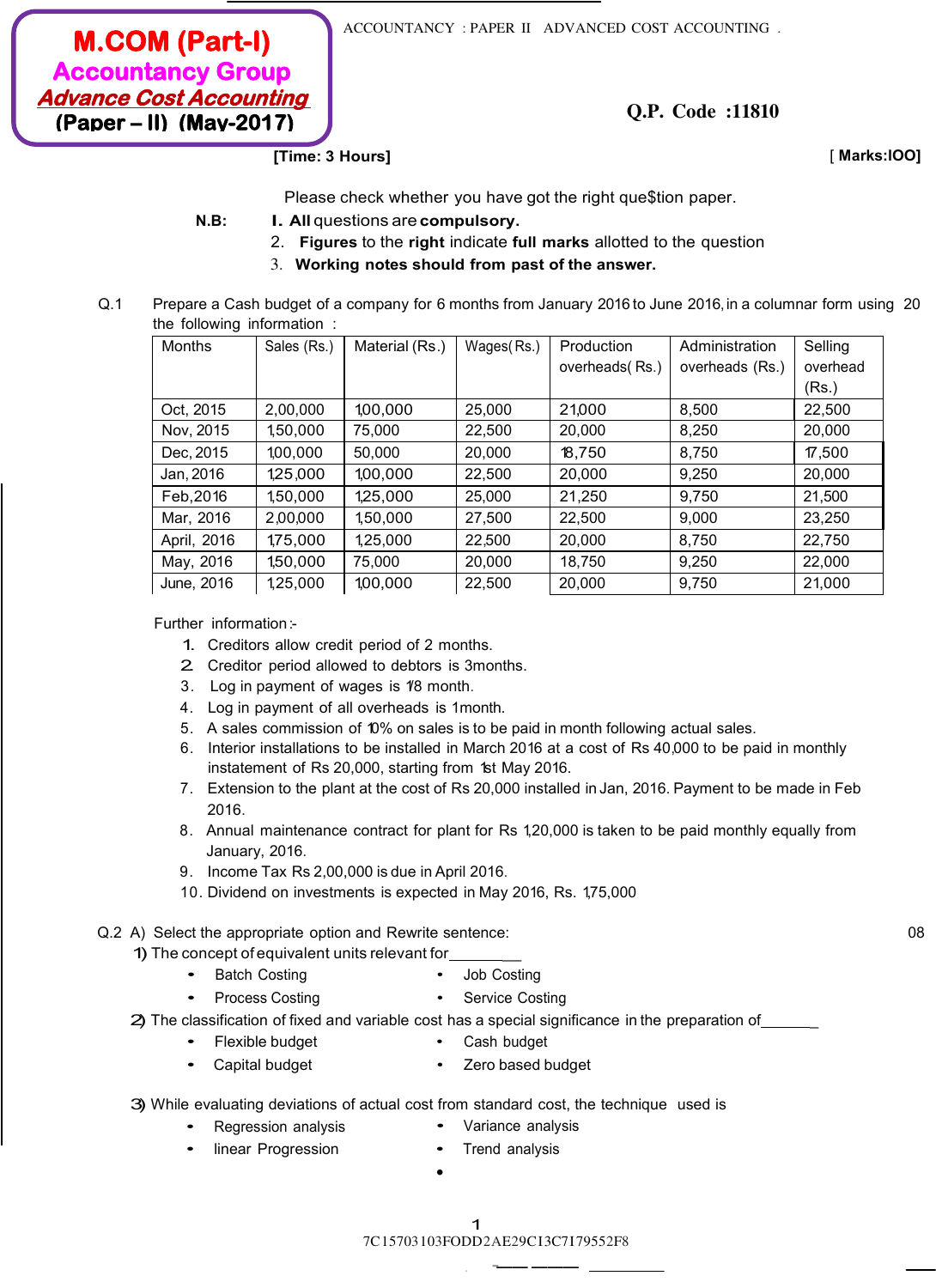## **Q.P. Code :11810**

- 4) Cost Audit is useful
	- To the management To the government
	- To the shareholders To all the above.
- -
- 5) Under integrated system of accounting issue of raw material is debited to
	- Purchase account Work-in-progress control account
	- Stores ledger control account None of above
- 
- 6) Fixed cost per unit with increase in production.
	- Increases Decreases
	- Remains constant CaŶ͛t say
- 7) In case of passenger transport, carriage capacity is in terms of  $\sim$ 
	- Seats Tones
	- Km  $\bullet$  CC.
- 8) Cost Accounting Records Rules are applicable to  $\Diamond$ 
	- Investment Companies Private Limited Companies
		- Both of the above  $\bullet$  None of the above
- 
- B) State whether following statements are **True** or **False**:- 08
- 1) Invisible waste has no sale value.
- 2) A negative Sales Value Variance is said to be favorable.
- 3) The cost auditor is appointed by the board of Directors subject to the approval of Central Government.
- 4) In the breakeven chart cost is shown on the Y axis.
- 5) Operating costing uses the methods of process costing when costing a particular trip by a bus
- 6) A flexible budget is a budget for semi variable overhead cost only.
- 7) Cost and financial accounts are reconciled under integrated system.
- 8) If the selling price and the variable cost decline by the same amount, the contribution per unit will decrease by same amount
- Q.3 AKS transport company maintains a fleet of vans as follows:-

- 40 25 passengers each
- 20 **20 20** passengers each

|     |                                                                                                      | Q.P. Code:11810                                                                                                                                                                     |    |
|-----|------------------------------------------------------------------------------------------------------|-------------------------------------------------------------------------------------------------------------------------------------------------------------------------------------|----|
|     | 4) Cost Audit is useful                                                                              |                                                                                                                                                                                     |    |
|     | • To the management                                                                                  | • To the government                                                                                                                                                                 |    |
|     | • To the shareholders                                                                                | • To all the above.                                                                                                                                                                 |    |
|     |                                                                                                      | 5) Under integrated system of accounting issue of raw material is debited to ANA                                                                                                    |    |
|     | Purchase account                                                                                     | • Work-in-progress control account                                                                                                                                                  |    |
|     | • Stores ledger control account<br>6) Fixed cost per unit with increase in production.               | • None of above                                                                                                                                                                     |    |
|     | Increases                                                                                            | • Decreases                                                                                                                                                                         |    |
|     | Remains constant                                                                                     | $\bullet$ Can't say                                                                                                                                                                 |    |
|     | 7) In case of passenger transport, carriage capacity is in terms of 8888                             |                                                                                                                                                                                     |    |
|     | • Seats                                                                                              | $\bullet$ Tones                                                                                                                                                                     |    |
|     | Km                                                                                                   | <sub>CC</sub>                                                                                                                                                                       |    |
|     | 8) Cost Accounting Records Rules are applicable to ANS<br>• Investment Companies                     | • Private Limited Companies                                                                                                                                                         |    |
|     | Both of the above<br>$\bullet$                                                                       | • None of the above                                                                                                                                                                 |    |
|     |                                                                                                      |                                                                                                                                                                                     |    |
|     | B) State whether following statements are True or False:                                             |                                                                                                                                                                                     | 08 |
|     | 1) Invisible waste has no sale value.<br>2) A negative Sales Value Variance is said to be favorable. |                                                                                                                                                                                     |    |
|     |                                                                                                      | 3) The cost auditor is appointed by the board of Directors subject to the approval of Central Government.                                                                           |    |
|     | 4) In the breakeven chart cost is shown on the Y axis.                                               |                                                                                                                                                                                     |    |
|     | 6) A flexible budget is a budget for semi variable overhead cost only.                               | 5) Operating costing uses the methods of process costing when costing a particular trip by a bus                                                                                    |    |
|     | 7) Cost and financial accounts are reconciled under integrated system.                               |                                                                                                                                                                                     |    |
|     |                                                                                                      | 8) If the selling price and the variable cost decline by the same amount, the contribution per unit will decrease                                                                   |    |
|     | by same amount                                                                                       |                                                                                                                                                                                     |    |
| Q.3 | AKS transport company maintains a fleet of vans as follows:-                                         |                                                                                                                                                                                     | 16 |
|     | Number of Vans                                                                                       | Carrying Capacity                                                                                                                                                                   |    |
|     | $40^{\circ}$                                                                                         | 25 passengers each                                                                                                                                                                  |    |
|     | 20                                                                                                   | 20 passengers each<br>Each van makes 5 trips a day. Covering a distance of 10 km in each trip on an average 80% of the seats are                                                    |    |
|     |                                                                                                      | occupied in each trip and 10 vans are under repair every day. Assuming that the company operates its fleet<br>daily, ascertain the operating cost per passenger km from following : |    |
|     |                                                                                                      |                                                                                                                                                                                     |    |
|     | Particulars                                                                                          | <b>Rs</b>                                                                                                                                                                           |    |
|     | Wages of 60 Drivers                                                                                  | 30,000 each per month                                                                                                                                                               |    |
|     | Wages of 60 cleaners                                                                                 | 10,000 each per month                                                                                                                                                               |    |
|     | Petrol                                                                                               | 4,00,000 per month                                                                                                                                                                  |    |
|     | Oil & Grease<br><b>Tyres and Tubes</b>                                                               | 1,00,000 per month<br>40,000 per month                                                                                                                                              |    |
|     | Repairs                                                                                              | 6,00,000 per Year                                                                                                                                                                   |    |
|     | Garage Rent                                                                                          | 8,00,000 per year                                                                                                                                                                   |    |
|     | <b>Road Licenses</b>                                                                                 | 4,00,000 per year                                                                                                                                                                   |    |
|     | Taxes                                                                                                | 2,00,000 per year                                                                                                                                                                   |    |
|     | Permit fee                                                                                           | 5,00,000 per year                                                                                                                                                                   |    |
|     | Salary of Manager<br>office expenses                                                                 | 1,00,000 per month<br>2,00,000 per year                                                                                                                                             |    |
|     |                                                                                                      |                                                                                                                                                                                     |    |
|     |                                                                                                      | <b>TURN OVER</b><br>$\overline{2}$                                                                                                                                                  |    |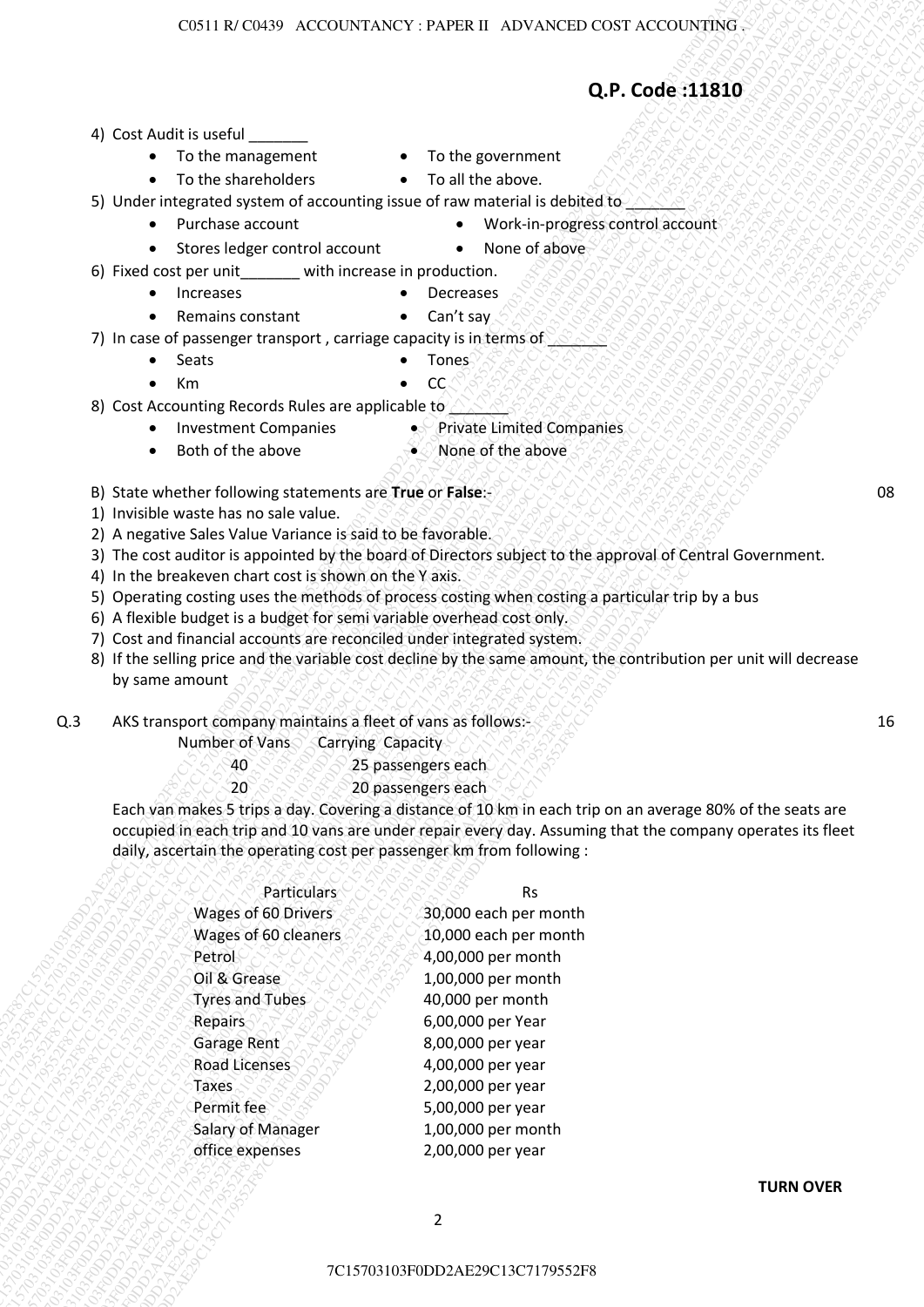# **Q.P. Code :11810**

| Q.4 | Pass Journal Entries for the following transactions under non-integrated system of accounting: |             |
|-----|------------------------------------------------------------------------------------------------|-------------|
|     | <b>Particulars</b>                                                                             | やっかんかんこうしょう |

| Q.4<br>Pass Journal Entries for the following transactions under non-integrated system of accounting:<br>Particulars<br><b>Rs</b><br><b>Purchase of Materials</b><br>3,20,000<br>Direct wages<br>1,60,000<br>Administration overheads<br>1,20,000<br>80,000<br>Selling & Distribution Overheads<br>Production overheads<br>2,40,000<br>Materials issued to Jobs<br>1,40,000<br>Materials issued for Repairs<br>40,000<br>Finished Goods produced<br>4,50,000<br>Production overheads absorbed<br>2,10,000<br>Administration overheads absorbed<br>1,30,000<br>Selling & Distribution overheads recovered<br>70,000<br>Cost of finished Goods sold<br>5,00,000<br>Sales<br>6,00,000<br>Sales Returns (at cost)<br>8,000<br>Material returned to suppliers<br>6,000<br>Material returned from jobs<br>3,000<br>AB Ltd, CD Ltd and EF Ltd are working in the same industry. The Profit & Loss details are as under:<br>Q.5<br>Particulars<br>CD Ltd (RS)<br>AB Ltd (Rs)<br>EF Ltd (Rs)<br>Sales<br>13,00,000<br>13,00,000<br>13,00,000<br>Variable Cost<br>5,20,000<br>6,50,000<br>7,80,000<br>Less:<br>7,80,000<br>5,20,000<br>6,50,000<br>Less: Fixed Cost<br>3,90,000<br>2,60,000<br>1,30,000<br>Profit<br>3,90,000<br>3,90,000<br>3,90,000<br>You are required to:<br>1. Calculate Contribution / Sales ratio for each company.<br>2. Calculate BEP for each company.<br>Calculate Profits of each company if sales increase by 20%<br>3.<br>4. Calculate Profits of each company if sales decrease by 20%<br>5. Comment on the profitability of all the companies<br>Garner Ltd. Gives the following particulars relating to process 'A' for the month of Jan, 2017.<br>Q.6<br><b>Particulars</b><br><b>Rs</b><br>Work in progress - Opening balance on 1.1.2017 (1000 units)-<br>Material<br>9600<br>Labour<br>6400<br><b>Overheads</b><br>12800<br>Units introduced in month - 3900<br>Processing cost incurred in month :<br>Rs.<br>Material<br>3,72,400<br>Lab our<br>1,44,000<br>Overheads<br>2,12,800<br>Output transferred to Process B. 36,400 units.<br>Units scrapped (Completely processed) : 2800 units<br>Work in progress (closing balance) : 800<br>Degree of completion : Material - 100%, Lab our & Overheads -50%<br>Normal less in processing is 5% of total input and fetch Rs 2 per unit.<br>3<br>7C15703103F0DD2AE29C13C7179552F8 |  | Q.P. Code:11810 |  |
|-----------------------------------------------------------------------------------------------------------------------------------------------------------------------------------------------------------------------------------------------------------------------------------------------------------------------------------------------------------------------------------------------------------------------------------------------------------------------------------------------------------------------------------------------------------------------------------------------------------------------------------------------------------------------------------------------------------------------------------------------------------------------------------------------------------------------------------------------------------------------------------------------------------------------------------------------------------------------------------------------------------------------------------------------------------------------------------------------------------------------------------------------------------------------------------------------------------------------------------------------------------------------------------------------------------------------------------------------------------------------------------------------------------------------------------------------------------------------------------------------------------------------------------------------------------------------------------------------------------------------------------------------------------------------------------------------------------------------------------------------------------------------------------------------------------------------------------------------------------------------------------------------------------------------------------------------------------------------------------------------------------------------------------------------------------------------------------------------------------------------------------------------------------------------------------------------------------------------------------------------------------------------------------------------------------------------------------------------------------|--|-----------------|--|
|                                                                                                                                                                                                                                                                                                                                                                                                                                                                                                                                                                                                                                                                                                                                                                                                                                                                                                                                                                                                                                                                                                                                                                                                                                                                                                                                                                                                                                                                                                                                                                                                                                                                                                                                                                                                                                                                                                                                                                                                                                                                                                                                                                                                                                                                                                                                                           |  |                 |  |
| 16<br>16                                                                                                                                                                                                                                                                                                                                                                                                                                                                                                                                                                                                                                                                                                                                                                                                                                                                                                                                                                                                                                                                                                                                                                                                                                                                                                                                                                                                                                                                                                                                                                                                                                                                                                                                                                                                                                                                                                                                                                                                                                                                                                                                                                                                                                                                                                                                                  |  |                 |  |
|                                                                                                                                                                                                                                                                                                                                                                                                                                                                                                                                                                                                                                                                                                                                                                                                                                                                                                                                                                                                                                                                                                                                                                                                                                                                                                                                                                                                                                                                                                                                                                                                                                                                                                                                                                                                                                                                                                                                                                                                                                                                                                                                                                                                                                                                                                                                                           |  |                 |  |
|                                                                                                                                                                                                                                                                                                                                                                                                                                                                                                                                                                                                                                                                                                                                                                                                                                                                                                                                                                                                                                                                                                                                                                                                                                                                                                                                                                                                                                                                                                                                                                                                                                                                                                                                                                                                                                                                                                                                                                                                                                                                                                                                                                                                                                                                                                                                                           |  |                 |  |
|                                                                                                                                                                                                                                                                                                                                                                                                                                                                                                                                                                                                                                                                                                                                                                                                                                                                                                                                                                                                                                                                                                                                                                                                                                                                                                                                                                                                                                                                                                                                                                                                                                                                                                                                                                                                                                                                                                                                                                                                                                                                                                                                                                                                                                                                                                                                                           |  |                 |  |
|                                                                                                                                                                                                                                                                                                                                                                                                                                                                                                                                                                                                                                                                                                                                                                                                                                                                                                                                                                                                                                                                                                                                                                                                                                                                                                                                                                                                                                                                                                                                                                                                                                                                                                                                                                                                                                                                                                                                                                                                                                                                                                                                                                                                                                                                                                                                                           |  |                 |  |
|                                                                                                                                                                                                                                                                                                                                                                                                                                                                                                                                                                                                                                                                                                                                                                                                                                                                                                                                                                                                                                                                                                                                                                                                                                                                                                                                                                                                                                                                                                                                                                                                                                                                                                                                                                                                                                                                                                                                                                                                                                                                                                                                                                                                                                                                                                                                                           |  |                 |  |
|                                                                                                                                                                                                                                                                                                                                                                                                                                                                                                                                                                                                                                                                                                                                                                                                                                                                                                                                                                                                                                                                                                                                                                                                                                                                                                                                                                                                                                                                                                                                                                                                                                                                                                                                                                                                                                                                                                                                                                                                                                                                                                                                                                                                                                                                                                                                                           |  |                 |  |
|                                                                                                                                                                                                                                                                                                                                                                                                                                                                                                                                                                                                                                                                                                                                                                                                                                                                                                                                                                                                                                                                                                                                                                                                                                                                                                                                                                                                                                                                                                                                                                                                                                                                                                                                                                                                                                                                                                                                                                                                                                                                                                                                                                                                                                                                                                                                                           |  |                 |  |
|                                                                                                                                                                                                                                                                                                                                                                                                                                                                                                                                                                                                                                                                                                                                                                                                                                                                                                                                                                                                                                                                                                                                                                                                                                                                                                                                                                                                                                                                                                                                                                                                                                                                                                                                                                                                                                                                                                                                                                                                                                                                                                                                                                                                                                                                                                                                                           |  |                 |  |
|                                                                                                                                                                                                                                                                                                                                                                                                                                                                                                                                                                                                                                                                                                                                                                                                                                                                                                                                                                                                                                                                                                                                                                                                                                                                                                                                                                                                                                                                                                                                                                                                                                                                                                                                                                                                                                                                                                                                                                                                                                                                                                                                                                                                                                                                                                                                                           |  |                 |  |
|                                                                                                                                                                                                                                                                                                                                                                                                                                                                                                                                                                                                                                                                                                                                                                                                                                                                                                                                                                                                                                                                                                                                                                                                                                                                                                                                                                                                                                                                                                                                                                                                                                                                                                                                                                                                                                                                                                                                                                                                                                                                                                                                                                                                                                                                                                                                                           |  |                 |  |
|                                                                                                                                                                                                                                                                                                                                                                                                                                                                                                                                                                                                                                                                                                                                                                                                                                                                                                                                                                                                                                                                                                                                                                                                                                                                                                                                                                                                                                                                                                                                                                                                                                                                                                                                                                                                                                                                                                                                                                                                                                                                                                                                                                                                                                                                                                                                                           |  |                 |  |
|                                                                                                                                                                                                                                                                                                                                                                                                                                                                                                                                                                                                                                                                                                                                                                                                                                                                                                                                                                                                                                                                                                                                                                                                                                                                                                                                                                                                                                                                                                                                                                                                                                                                                                                                                                                                                                                                                                                                                                                                                                                                                                                                                                                                                                                                                                                                                           |  |                 |  |
|                                                                                                                                                                                                                                                                                                                                                                                                                                                                                                                                                                                                                                                                                                                                                                                                                                                                                                                                                                                                                                                                                                                                                                                                                                                                                                                                                                                                                                                                                                                                                                                                                                                                                                                                                                                                                                                                                                                                                                                                                                                                                                                                                                                                                                                                                                                                                           |  |                 |  |
|                                                                                                                                                                                                                                                                                                                                                                                                                                                                                                                                                                                                                                                                                                                                                                                                                                                                                                                                                                                                                                                                                                                                                                                                                                                                                                                                                                                                                                                                                                                                                                                                                                                                                                                                                                                                                                                                                                                                                                                                                                                                                                                                                                                                                                                                                                                                                           |  |                 |  |
|                                                                                                                                                                                                                                                                                                                                                                                                                                                                                                                                                                                                                                                                                                                                                                                                                                                                                                                                                                                                                                                                                                                                                                                                                                                                                                                                                                                                                                                                                                                                                                                                                                                                                                                                                                                                                                                                                                                                                                                                                                                                                                                                                                                                                                                                                                                                                           |  |                 |  |
|                                                                                                                                                                                                                                                                                                                                                                                                                                                                                                                                                                                                                                                                                                                                                                                                                                                                                                                                                                                                                                                                                                                                                                                                                                                                                                                                                                                                                                                                                                                                                                                                                                                                                                                                                                                                                                                                                                                                                                                                                                                                                                                                                                                                                                                                                                                                                           |  |                 |  |
|                                                                                                                                                                                                                                                                                                                                                                                                                                                                                                                                                                                                                                                                                                                                                                                                                                                                                                                                                                                                                                                                                                                                                                                                                                                                                                                                                                                                                                                                                                                                                                                                                                                                                                                                                                                                                                                                                                                                                                                                                                                                                                                                                                                                                                                                                                                                                           |  |                 |  |
|                                                                                                                                                                                                                                                                                                                                                                                                                                                                                                                                                                                                                                                                                                                                                                                                                                                                                                                                                                                                                                                                                                                                                                                                                                                                                                                                                                                                                                                                                                                                                                                                                                                                                                                                                                                                                                                                                                                                                                                                                                                                                                                                                                                                                                                                                                                                                           |  |                 |  |
|                                                                                                                                                                                                                                                                                                                                                                                                                                                                                                                                                                                                                                                                                                                                                                                                                                                                                                                                                                                                                                                                                                                                                                                                                                                                                                                                                                                                                                                                                                                                                                                                                                                                                                                                                                                                                                                                                                                                                                                                                                                                                                                                                                                                                                                                                                                                                           |  |                 |  |
|                                                                                                                                                                                                                                                                                                                                                                                                                                                                                                                                                                                                                                                                                                                                                                                                                                                                                                                                                                                                                                                                                                                                                                                                                                                                                                                                                                                                                                                                                                                                                                                                                                                                                                                                                                                                                                                                                                                                                                                                                                                                                                                                                                                                                                                                                                                                                           |  |                 |  |
|                                                                                                                                                                                                                                                                                                                                                                                                                                                                                                                                                                                                                                                                                                                                                                                                                                                                                                                                                                                                                                                                                                                                                                                                                                                                                                                                                                                                                                                                                                                                                                                                                                                                                                                                                                                                                                                                                                                                                                                                                                                                                                                                                                                                                                                                                                                                                           |  |                 |  |
|                                                                                                                                                                                                                                                                                                                                                                                                                                                                                                                                                                                                                                                                                                                                                                                                                                                                                                                                                                                                                                                                                                                                                                                                                                                                                                                                                                                                                                                                                                                                                                                                                                                                                                                                                                                                                                                                                                                                                                                                                                                                                                                                                                                                                                                                                                                                                           |  |                 |  |
|                                                                                                                                                                                                                                                                                                                                                                                                                                                                                                                                                                                                                                                                                                                                                                                                                                                                                                                                                                                                                                                                                                                                                                                                                                                                                                                                                                                                                                                                                                                                                                                                                                                                                                                                                                                                                                                                                                                                                                                                                                                                                                                                                                                                                                                                                                                                                           |  |                 |  |
|                                                                                                                                                                                                                                                                                                                                                                                                                                                                                                                                                                                                                                                                                                                                                                                                                                                                                                                                                                                                                                                                                                                                                                                                                                                                                                                                                                                                                                                                                                                                                                                                                                                                                                                                                                                                                                                                                                                                                                                                                                                                                                                                                                                                                                                                                                                                                           |  |                 |  |
|                                                                                                                                                                                                                                                                                                                                                                                                                                                                                                                                                                                                                                                                                                                                                                                                                                                                                                                                                                                                                                                                                                                                                                                                                                                                                                                                                                                                                                                                                                                                                                                                                                                                                                                                                                                                                                                                                                                                                                                                                                                                                                                                                                                                                                                                                                                                                           |  |                 |  |
|                                                                                                                                                                                                                                                                                                                                                                                                                                                                                                                                                                                                                                                                                                                                                                                                                                                                                                                                                                                                                                                                                                                                                                                                                                                                                                                                                                                                                                                                                                                                                                                                                                                                                                                                                                                                                                                                                                                                                                                                                                                                                                                                                                                                                                                                                                                                                           |  |                 |  |
|                                                                                                                                                                                                                                                                                                                                                                                                                                                                                                                                                                                                                                                                                                                                                                                                                                                                                                                                                                                                                                                                                                                                                                                                                                                                                                                                                                                                                                                                                                                                                                                                                                                                                                                                                                                                                                                                                                                                                                                                                                                                                                                                                                                                                                                                                                                                                           |  |                 |  |
|                                                                                                                                                                                                                                                                                                                                                                                                                                                                                                                                                                                                                                                                                                                                                                                                                                                                                                                                                                                                                                                                                                                                                                                                                                                                                                                                                                                                                                                                                                                                                                                                                                                                                                                                                                                                                                                                                                                                                                                                                                                                                                                                                                                                                                                                                                                                                           |  |                 |  |
|                                                                                                                                                                                                                                                                                                                                                                                                                                                                                                                                                                                                                                                                                                                                                                                                                                                                                                                                                                                                                                                                                                                                                                                                                                                                                                                                                                                                                                                                                                                                                                                                                                                                                                                                                                                                                                                                                                                                                                                                                                                                                                                                                                                                                                                                                                                                                           |  |                 |  |
|                                                                                                                                                                                                                                                                                                                                                                                                                                                                                                                                                                                                                                                                                                                                                                                                                                                                                                                                                                                                                                                                                                                                                                                                                                                                                                                                                                                                                                                                                                                                                                                                                                                                                                                                                                                                                                                                                                                                                                                                                                                                                                                                                                                                                                                                                                                                                           |  |                 |  |
|                                                                                                                                                                                                                                                                                                                                                                                                                                                                                                                                                                                                                                                                                                                                                                                                                                                                                                                                                                                                                                                                                                                                                                                                                                                                                                                                                                                                                                                                                                                                                                                                                                                                                                                                                                                                                                                                                                                                                                                                                                                                                                                                                                                                                                                                                                                                                           |  |                 |  |
|                                                                                                                                                                                                                                                                                                                                                                                                                                                                                                                                                                                                                                                                                                                                                                                                                                                                                                                                                                                                                                                                                                                                                                                                                                                                                                                                                                                                                                                                                                                                                                                                                                                                                                                                                                                                                                                                                                                                                                                                                                                                                                                                                                                                                                                                                                                                                           |  |                 |  |
|                                                                                                                                                                                                                                                                                                                                                                                                                                                                                                                                                                                                                                                                                                                                                                                                                                                                                                                                                                                                                                                                                                                                                                                                                                                                                                                                                                                                                                                                                                                                                                                                                                                                                                                                                                                                                                                                                                                                                                                                                                                                                                                                                                                                                                                                                                                                                           |  |                 |  |
|                                                                                                                                                                                                                                                                                                                                                                                                                                                                                                                                                                                                                                                                                                                                                                                                                                                                                                                                                                                                                                                                                                                                                                                                                                                                                                                                                                                                                                                                                                                                                                                                                                                                                                                                                                                                                                                                                                                                                                                                                                                                                                                                                                                                                                                                                                                                                           |  |                 |  |
|                                                                                                                                                                                                                                                                                                                                                                                                                                                                                                                                                                                                                                                                                                                                                                                                                                                                                                                                                                                                                                                                                                                                                                                                                                                                                                                                                                                                                                                                                                                                                                                                                                                                                                                                                                                                                                                                                                                                                                                                                                                                                                                                                                                                                                                                                                                                                           |  |                 |  |
|                                                                                                                                                                                                                                                                                                                                                                                                                                                                                                                                                                                                                                                                                                                                                                                                                                                                                                                                                                                                                                                                                                                                                                                                                                                                                                                                                                                                                                                                                                                                                                                                                                                                                                                                                                                                                                                                                                                                                                                                                                                                                                                                                                                                                                                                                                                                                           |  |                 |  |
|                                                                                                                                                                                                                                                                                                                                                                                                                                                                                                                                                                                                                                                                                                                                                                                                                                                                                                                                                                                                                                                                                                                                                                                                                                                                                                                                                                                                                                                                                                                                                                                                                                                                                                                                                                                                                                                                                                                                                                                                                                                                                                                                                                                                                                                                                                                                                           |  |                 |  |
|                                                                                                                                                                                                                                                                                                                                                                                                                                                                                                                                                                                                                                                                                                                                                                                                                                                                                                                                                                                                                                                                                                                                                                                                                                                                                                                                                                                                                                                                                                                                                                                                                                                                                                                                                                                                                                                                                                                                                                                                                                                                                                                                                                                                                                                                                                                                                           |  |                 |  |
|                                                                                                                                                                                                                                                                                                                                                                                                                                                                                                                                                                                                                                                                                                                                                                                                                                                                                                                                                                                                                                                                                                                                                                                                                                                                                                                                                                                                                                                                                                                                                                                                                                                                                                                                                                                                                                                                                                                                                                                                                                                                                                                                                                                                                                                                                                                                                           |  |                 |  |
|                                                                                                                                                                                                                                                                                                                                                                                                                                                                                                                                                                                                                                                                                                                                                                                                                                                                                                                                                                                                                                                                                                                                                                                                                                                                                                                                                                                                                                                                                                                                                                                                                                                                                                                                                                                                                                                                                                                                                                                                                                                                                                                                                                                                                                                                                                                                                           |  |                 |  |
|                                                                                                                                                                                                                                                                                                                                                                                                                                                                                                                                                                                                                                                                                                                                                                                                                                                                                                                                                                                                                                                                                                                                                                                                                                                                                                                                                                                                                                                                                                                                                                                                                                                                                                                                                                                                                                                                                                                                                                                                                                                                                                                                                                                                                                                                                                                                                           |  |                 |  |
|                                                                                                                                                                                                                                                                                                                                                                                                                                                                                                                                                                                                                                                                                                                                                                                                                                                                                                                                                                                                                                                                                                                                                                                                                                                                                                                                                                                                                                                                                                                                                                                                                                                                                                                                                                                                                                                                                                                                                                                                                                                                                                                                                                                                                                                                                                                                                           |  |                 |  |
|                                                                                                                                                                                                                                                                                                                                                                                                                                                                                                                                                                                                                                                                                                                                                                                                                                                                                                                                                                                                                                                                                                                                                                                                                                                                                                                                                                                                                                                                                                                                                                                                                                                                                                                                                                                                                                                                                                                                                                                                                                                                                                                                                                                                                                                                                                                                                           |  |                 |  |
|                                                                                                                                                                                                                                                                                                                                                                                                                                                                                                                                                                                                                                                                                                                                                                                                                                                                                                                                                                                                                                                                                                                                                                                                                                                                                                                                                                                                                                                                                                                                                                                                                                                                                                                                                                                                                                                                                                                                                                                                                                                                                                                                                                                                                                                                                                                                                           |  |                 |  |
|                                                                                                                                                                                                                                                                                                                                                                                                                                                                                                                                                                                                                                                                                                                                                                                                                                                                                                                                                                                                                                                                                                                                                                                                                                                                                                                                                                                                                                                                                                                                                                                                                                                                                                                                                                                                                                                                                                                                                                                                                                                                                                                                                                                                                                                                                                                                                           |  |                 |  |
|                                                                                                                                                                                                                                                                                                                                                                                                                                                                                                                                                                                                                                                                                                                                                                                                                                                                                                                                                                                                                                                                                                                                                                                                                                                                                                                                                                                                                                                                                                                                                                                                                                                                                                                                                                                                                                                                                                                                                                                                                                                                                                                                                                                                                                                                                                                                                           |  |                 |  |
|                                                                                                                                                                                                                                                                                                                                                                                                                                                                                                                                                                                                                                                                                                                                                                                                                                                                                                                                                                                                                                                                                                                                                                                                                                                                                                                                                                                                                                                                                                                                                                                                                                                                                                                                                                                                                                                                                                                                                                                                                                                                                                                                                                                                                                                                                                                                                           |  |                 |  |